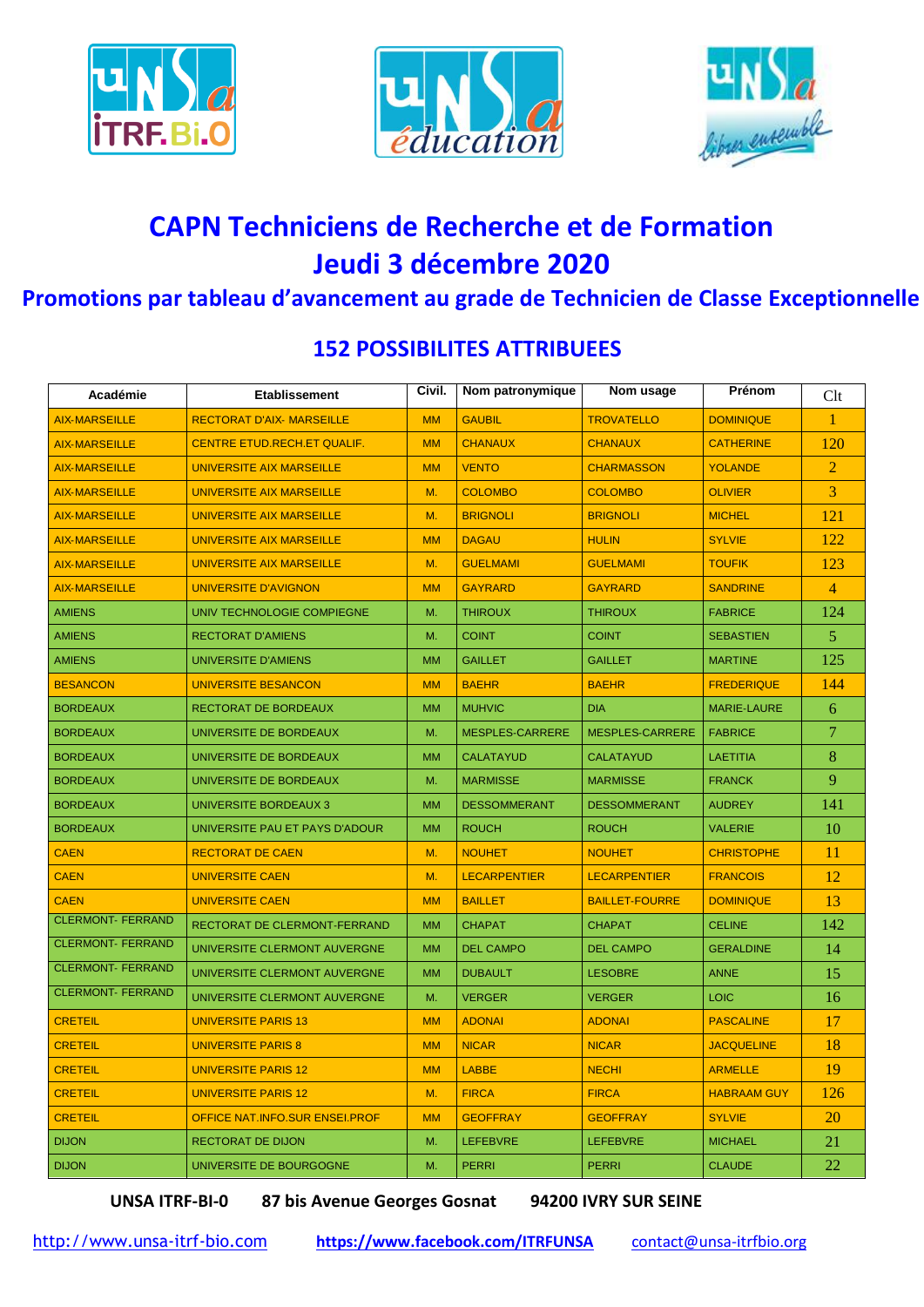| <b>DIJON</b>       | UNIVERSITE DE BOURGOGNE              | <b>MM</b> | <b>VIVANT</b>     | <b>GILBERT</b>    | <b>SYLVIE</b>     | 127 |
|--------------------|--------------------------------------|-----------|-------------------|-------------------|-------------------|-----|
| <b>GRENOBLE</b>    | <b>RECTORAT DE GRENOBLE</b>          | <b>MM</b> | <b>BOYER</b>      | <b>BOYER</b>      | <b>EVELYNE</b>    | 145 |
| <b>GRENOBLE</b>    | UNIVERSITE GRENOBLE ALPES            | <b>MM</b> | <b>BOULGHOBRA</b> | <b>BOULGHOBRA</b> | <b>ALDJIA</b>     | 23  |
| <b>GRENOBLE</b>    | UNIVERSITE GRENOBLE ALPES            | M.        | <b>LEMIRE</b>     | <b>LEMIRE</b>     | <b>ARNAUD</b>     | 24  |
| <b>GRENOBLE</b>    | UNIVERSITE GRENOBLE ALPES            | <b>MM</b> | <b>NEAU</b>       | <b>NEAU</b>       | <b>FREDERIQUE</b> | 25  |
| <b>GRENOBLE</b>    | UNIVERSITE CHAMBERY                  | M.        | <b>DI LISIO</b>   | <b>DI LISIO</b>   | <b>ANTONIO</b>    | 128 |
| <b>GUADELOUPE</b>  | UNIVERSITE ANTILLES                  | M.        | <b>BORDIN</b>     | <b>BORDIN</b>     | <b>GUILLAUME</b>  | 119 |
| <b>GUADELOUPE</b>  | UNIVERSITE ANTILLES                  | <b>MM</b> | <b>CLERENCE</b>   | <b>CLERENCE</b>   | <b>NADINE</b>     | 152 |
| LILLE              | <b>RECTORAT DE LILLE</b>             | <b>MM</b> | <b>GRUSON</b>     | <b>GRUSON</b>     | <b>FREDERIQUE</b> | 26  |
| <b>LILLE</b>       | <b>RECTORAT DE LILLE</b>             | M.        | <b>DURIEUX</b>    | <b>DURIEUX</b>    | <b>STEPHANE</b>   | 27  |
| LILLE              | UNIVERSITE LILLE                     | M.        | <b>LHERNOULD</b>  | <b>LHERNOULD</b>  | <b>JEAN-MARC</b>  | 28  |
| LILLE              | <b>UNIVERSITE LILLE</b>              | <b>MM</b> | <b>BODART</b>     | <b>BODART</b>     | <b>VALERIE</b>    | 29  |
| <b>LILLE</b>       | <b>UNIVERSITE LILLE</b>              | M.        | <b>SCHEERS</b>    | <b>SCHEERS</b>    | <b>DOMINIQUE</b>  | 30  |
| LILLE              | <b>UNIVERSITE LILLE</b>              | <b>MM</b> | <b>BURCZAK</b>    | <b>BURCZAK</b>    | <b>BARBARA</b>    | 31  |
| LILLE              | <b>UNIVERSITE LILLE</b>              | <b>MM</b> | <b>SION</b>       | <b>SION</b>       | <b>AURORE</b>     | 148 |
| LILLE              | UNIVERSITE VALENCIENNES              | M.        | <b>BRASSELET</b>  | <b>BRASSELET</b>  | <b>ERIC</b>       | 32  |
| LILLE              | <b>UNIVERSITE ARTOIS</b>             | <b>MM</b> | <b>PANTALEO</b>   | <b>MEGANCK</b>    | <b>VERONIQUE</b>  | 33  |
| <b>LIMOGES</b>     | UNIVERSITE LIMOGES                   | <b>MM</b> | <b>MARTIN</b>     | <b>MARTIN</b>     | <b>FREDERIQUE</b> | 34  |
| <b>LYON</b>        | UNIVERSITE ST ETIENNE                | <b>MM</b> | <b>BONNET</b>     | <b>BONNET</b>     | <b>CELINE</b>     | 35  |
| <b>LYON</b>        | <b>RECTORAT DE LYON</b>              | <b>MM</b> | <b>DEBERNARD</b>  | <b>VENIANT</b>    | <b>JOSETTE</b>    | 36  |
| <b>LYON</b>        | <b>ECOLE CENTRALE DE LYON</b>        | <b>MM</b> | <b>MANNINO</b>    | <b>MANNINO</b>    | <b>SOPHIE</b>     | 149 |
| <b>LYON</b>        | <b>INSA DE LYON</b>                  | M.        | <b>CLARISSE</b>   | <b>CLARISSE</b>   | <b>PHILIPPE</b>   | 37  |
| <b>LYON</b>        | <b>UNIVERSITE LYON 1</b>             | <b>MM</b> | <b>DUSSEX</b>     | <b>SAUVANT</b>    | <b>GENEVIEVE</b>  | 38  |
| <b>LYON</b>        | <b>UNIVERSITE LYON 1</b>             | <b>MM</b> | <b>DUBERNARD</b>  | <b>DUBERNARD</b>  | <b>HELENE</b>     | 39. |
| <b>LYON</b>        | <b>UNIVERSITE LYON 1</b>             | M.        | <b>GELOT</b>      | <b>GELOT</b>      | <b>LAURENT</b>    | 40  |
| <b>LYON</b>        | <b>ECOLE NORMALE SUPERIEURE LYON</b> | <b>MM</b> | <b>BRETEAU</b>    | <b>BRETEAU</b>    | <b>SANDRINE</b>   | 41  |
| <b>MONTPELLIER</b> | RECTORAT DE MONTPELLIER              | M.        | <b>GEZE</b>       | <b>GEZE</b>       | <b>RENAUD</b>     | 42  |
| <b>MONTPELLIER</b> | UNIVERSITE MONTPELLIER 3             | <b>MM</b> | <b>DE CASTRO</b>  | <b>DE CASTRO</b>  | <b>CORALIE</b>    | 43  |
| <b>MONTPELLIER</b> | UNIVERSITE MONTPELLIER               | <b>MM</b> | <b>DOULFIKAR</b>  | <b>DOULFIKAR</b>  | <b>KHADIJA</b>    | 44  |
| <b>MONTPELLIER</b> | UNIVERSITE MONTPELLIER               | <b>MM</b> | <b>AZAIS</b>      | <b>MASNOU</b>     | <b>AGNES</b>      | 45  |
| <b>MONTPELLIER</b> | UNIVERSITE MONTPELLIER               | M.        | <b>LACHAZETTE</b> | <b>LACHAZETTE</b> | <b>CHRISTOPHE</b> | 46  |
| <b>MONTPELLIER</b> | UNIVERSITE MONTPELLIER               | М.        | <b>BRESSON</b>    | <b>BRESSON</b>    | <b>DENIS</b>      | 47  |
| <b>MONTPELLIER</b> | UNIVERSITE PERPIGNAN                 | <b>MM</b> | <b>VIDAL</b>      | <b>MARTINEZ</b>   | <b>FREDERIQUE</b> | 48  |
| <b>NANCY-METZ</b>  | <b>RECTORAT DE NANCY</b>             | <b>MM</b> | <b>PERREAU</b>    | <b>TODESCHINI</b> | <b>FANNY</b>      | 143 |
| <b>NANCY-METZ</b>  | UNIVERSITE DE LORRAINE               | M.        | <b>DAMIEN</b>     | <b>DAMIEN</b>     | <b>BRUNO</b>      | 49. |
| NANCY-METZ         | UNIVERSITE DE LORRAINE               | M.        | <b>SCHWAB</b>     | <b>SCHWAB</b>     | <b>FREDERIC</b>   | 50  |
| NANCY-METZ         | UNIVERSITE DE LORRAINE               | M.        | <b>PERNOT</b>     | <b>PERNOT</b>     | <b>MICHEL</b>     | 51  |
| <b>NANCY-METZ</b>  | UNIVERSITE DE LORRAINE               | <b>MM</b> | <b>DEMANGE</b>    | <b>BENITO</b>     | <b>NATHALIE</b>   | 52  |
| <b>NANCY-METZ</b>  | UNIVERSITE DE LORRAINE               | <b>MM</b> | <b>MOLARD</b>     | <b>MASSON</b>     | <b>CHRISTINE</b>  | 53  |
| NANCY-METZ         | UNIVERSITE DE LORRAINE               | <b>MM</b> | <b>GILLET</b>     | <b>GILLET</b>     | <b>BARBARA</b>    | 146 |
| <b>NANTES</b>      | RECTORAT DE NANTES                   | M.        | <b>TESSIER</b>    | <b>TESSIER</b>    | <b>ALAIN</b>      | 54  |
| <b>NANTES</b>      | ECOLE CENTRALE DE NANTES             | <b>MM</b> | <b>MEUNIER</b>    | <b>GIRARD</b>     | <b>BENEDICTE</b>  | 55  |
| <b>NANTES</b>      | UNIVERSITE NANTES                    | МM        | <b>LEJEUNE</b>    | <b>PICOT</b>      | <b>CARINE</b>     | 56  |
| <b>NANTES</b>      | UNIVERSITE NANTES                    | <b>MM</b> | <b>COQUARD</b>    | <b>CHARRIER</b>   | <b>CELINE</b>     | 57  |
| <b>NANTES</b>      | UNIVERSITE ANGERS                    | <b>MM</b> | <b>ROUCHAUD</b>   | <b>BONNIN</b>     | <b>VALERIE</b>    | 58  |

**UNSA ITRF-BI-0 87 bis Avenue Georges Gosnat 94200 IVRY SUR SEINE**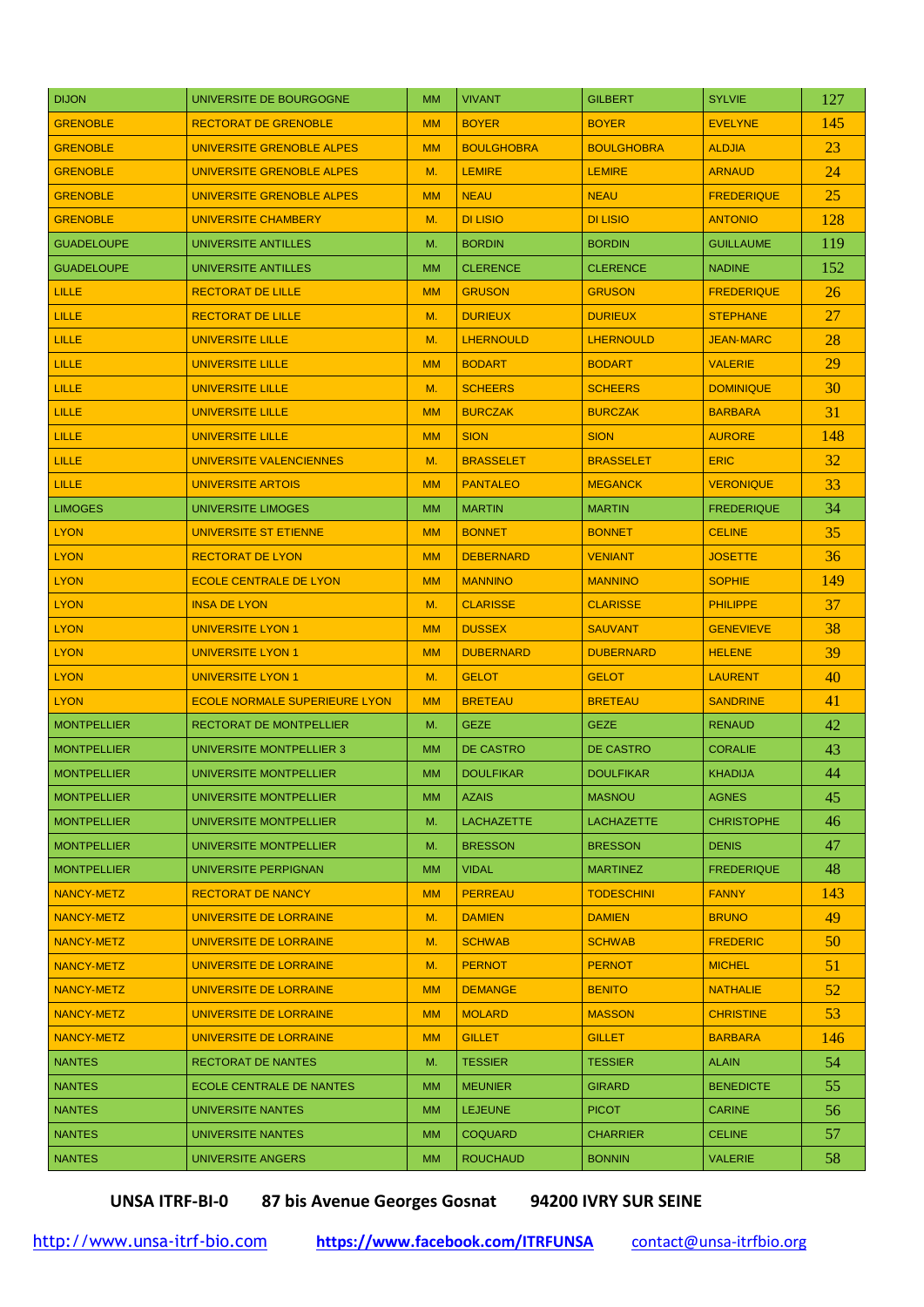| <b>NICE</b>          | <b>RECTORAT DE NICE</b>               | <b>MM</b> | <b>DEBOISSY</b>    | <b>DEBOISSY</b>                    | <b>CINDY</b>         | 59  |
|----------------------|---------------------------------------|-----------|--------------------|------------------------------------|----------------------|-----|
| <b>NICE</b>          | <b>UNIVERSITE TOULON</b>              | <b>MM</b> | <b>SEILLIER</b>    | <b>SEILLIER</b>                    | <b>SABINE</b>        | 60  |
| <b>ORLEANS-TOURS</b> | UNIVERSITE TOURS                      | <b>MM</b> | <b>COLLIAU</b>     | <b>GOUBIN</b>                      | <b>STEPHANIE</b>     | 61  |
| <b>ORLEANS-TOURS</b> | UNIVERSITE TOURS                      | <b>MM</b> | <b>BOURMAULT</b>   | <b>SAUSSEREAU</b>                  | <b>ISABELLE</b>      | 62  |
| <b>ORLEANS-TOURS</b> | <b>RECTORAT D'ORLEANS</b>             | М.        | <b>FORLOT</b>      | <b>FORLOT</b>                      | <b>JONAS</b>         | 63  |
| <b>ORLEANS-TOURS</b> | <b>RECTORAT D'ORLEANS</b>             | <b>MM</b> | <b>LEGEAY</b>      | <b>DROUET</b>                      | <b>FABIENNE</b>      | 151 |
| <b>ORLEANS-TOURS</b> | UNIVERSITE ORLEANS                    | <b>MM</b> | <b>LIENARD</b>     | <b>MOURGUES</b>                    | <b>CAROLINE</b>      | 64  |
| <b>PARIS</b>         | <b>UNIVERSITE PARIS 1</b>             | <b>MM</b> | <b>TRENCEVSKI</b>  | <b>GILBERT</b>                     | <b>SIBYLLE</b>       | 65  |
| <b>PARIS</b>         | <b>UNIVERSITE PARIS 3</b>             | M.        | <b>MADEC</b>       | <b>MADEC</b>                       | <b>FREDERIC</b>      | 129 |
| <b>PARIS</b>         | <b>ADMINISTRATION CENTRALE MEN</b>    | <b>MM</b> | <b>VERINE</b>      | <b>VERINE</b>                      | <b>CHRISTELLE</b>    | 130 |
| <b>PARIS</b>         | <b>ADMINISTRATION CENTRALE MEN</b>    | <b>MM</b> | <b>SAIDI</b>       | <b>GHERSALLAH</b>                  | <b>RAHMA</b>         | 131 |
| <b>PARIS</b>         | <b>ENSAM PARIS</b>                    | M.        | <b>MARTELLIERE</b> | <b>MARTELLIERE</b>                 | <b>ERIC</b>          | 66  |
| <b>PARIS</b>         | <b>RECTORAT DE PARIS</b>              | <b>MM</b> | <b>PICARDI</b>     | <b>PICARDI</b>                     | <b>ALEXANDRA</b>     | 132 |
| <b>PARIS</b>         | <b>ENS DE PARIS</b>                   | M.        | <b>JUSSEAU</b>     | <b>JUSSEAU</b>                     | <b>JEAN-MARC</b>     | 67  |
| <b>PARIS</b>         | <b>CNAM PARIS</b>                     | M.        | <b>SAINT-VAL</b>   | <b>SAINT-VAL</b>                   | <b>GERARD</b>        | 68  |
| <b>PARIS</b>         | <b>CNAM PARIS</b>                     | <b>MM</b> | <b>BORRELLY</b>    | <b>EMERIT</b>                      | <b>EVELYNE</b>       | 69  |
| <b>PARIS</b>         | <b>MUSEUM NAT.HIST.NATUREL.PARIS</b>  | <b>MM</b> | <b>DOGNA</b>       | <b>DOGNA</b>                       | <b>NATHALIE</b>      | 70  |
| <b>PARIS</b>         | <b>MUSEUM NAT.HIST.NATUREL.PARIS</b>  | <b>MM</b> | <b>KERGUS</b>      | <b>KERGUS</b>                      | <b>MICHELE</b>       | 133 |
| <b>PARIS</b>         | <b>OBSERVATOIRE DE PARIS</b>          | M.        | <b>CNUDDE</b>      | <b>CNUDDE</b>                      | <b>SYLVAIN</b>       | 71  |
| <b>PARIS</b>         | <b>MAISON DES SCIENCES DE L'HOMME</b> | <b>MM</b> | <b>CHENIOUR</b>    | <b>CHENIOUR</b>                    | <b>FOUZIA NADIA</b>  | 72  |
| <b>PARIS</b>         | <b>MIN. SANTE SPORT JEUNESSE EPVA</b> | M.        | <b>CLAVILIER</b>   | <b>CLAVILIER</b>                   | <b>SERGE</b>         | 73  |
| <b>PARIS</b>         | UNIVERSITE SORBONNE UNIVERSITE        | M.        | <b>CHABANE</b>     | <b>CHABANE</b>                     | <b>ATMANE</b>        | 74  |
| <b>PARIS</b>         | UNIVERSITE SORBONNE UNIVERSITE        | M.        | <b>FERJULE</b>     | <b>FERJULE</b>                     | <b>EUSTACHE</b>      | 75  |
| <b>PARIS</b>         | UNIVERSITE SORBONNE UNIVERSITE        | M.        | <b>MIELLOT</b>     | <b>MIELLOT</b>                     | <b>MICKAEL</b>       | 76  |
| <b>PARIS</b>         | UNIVERSITE SORBONNE UNIVERSITE        | <b>MM</b> | <b>AMAURES</b>     | <b>AMAURES</b>                     | <b>CHRISTINE</b>     | 77  |
| <b>PARIS</b>         | UNIVERSITE SORBONNE UNIVERSITE        | M.        | <b>AUBRY</b>       | <b>AUBRY</b>                       | <b>EMMANUEL</b>      | 78  |
| <b>PARIS</b>         | <b>UNIVERSITE DE PARIS</b>            | M.        | <b>SENECAL</b>     | <b>SENECAL</b>                     | <b>CHRISTIAN</b>     | 79  |
| <b>PARIS</b>         | <b>UNIVERSITE DE PARIS</b>            | M.        | <b>MANDOUKI</b>    | <b>MANDOUKI</b>                    | <b>JEAN-PIERRE</b>   | 80  |
| <b>PARIS</b>         | <b>UNIVERSITE DE PARIS</b>            | M.        | <b>LAURENT</b>     | <b>LAURENT</b>                     | <b>JEAN-BAPTISTE</b> | 81  |
| <b>PARIS</b>         | <b>UNIVERSITE DE PARIS</b>            | M.        | <b>RINGUET</b>     | <b>RINGUET</b>                     | <b>ELIE</b>          | 82  |
| <b>PARIS</b>         | UNIVERSITE DE PARIS                   | <b>MM</b> | <b>BONTE</b>       | <b>BONTE</b>                       | <b>AUDE</b>          | 83  |
| <b>POITIERS</b>      | UNIVERSITE POITIERS                   | <b>MM</b> | <b>CHESSERON</b>   | <b>HAYS</b>                        | <b>SONIA</b>         | 84  |
| <b>POITIERS</b>      | UNIVERSITE POITIERS                   | <b>MM</b> | <b>BOBIN</b>       | <b>BOBIN</b>                       | <b>ANNE-CLAUDE</b>   | 85  |
| <b>POITIERS</b>      | <b>CENTRE NAT. ENSEIG. A DISTANCE</b> | <b>MM</b> | <b>BEAUCHENE</b>   | <b>PERONNET</b>                    | <b>VANESSA</b>       | 86  |
| <b>POITIERS</b>      | <b>CANOPE CHASSENEUIL</b>             | М.        | <b>BRISSON</b>     | <b>BRISSON</b>                     | <b>MARC</b>          | 87  |
| <b>REIMS</b>         | <b>RECTORAT DE REIMS</b>              | М.        | <b>BOULDJENNET</b> | <b>BOULDJENNET</b>                 | <b>LARBI</b>         | 88  |
| <b>REIMS</b>         | <b>UNIVERSITE REIMS</b>               | M.        | <b>DROTHIERE</b>   | <b>DROTHIERE</b>                   | <b>XAVIER</b>        | 89  |
| <b>REIMS</b>         | UNIVERSITE REIMS                      | <b>MM</b> | <b>BEGHAIN</b>     | <b>BIANCHI</b>                     | <b>ISABELLE</b>      | 90  |
| <b>RENNES</b>        | UNIVERSITE DE BREST                   | <b>MM</b> | <b>GOMBERT</b>     | <b>GOMBERT</b>                     | <b>HELENE</b>        | 91  |
| <b>RENNES</b>        | <b>RECTORAT DE RENNES</b>             | <b>MM</b> | <b>GAUTIER</b>     | <b>GAUTIER</b>                     | <b>MARIE-NOELLE</b>  | 92  |
| <b>RENNES</b>        | <b>INSA RENNES</b>                    | М.        | <b>BOUDET</b>      | <b>BOUDET</b>                      | <b>MICHEL</b>        | 93  |
| <b>RENNES</b>        | UNIVERSITE RENNES 1                   | <b>MM</b> | <b>MABIC</b>       | <b>MABIC</b>                       | <b>NATHALIE</b>      | 94  |
| <b>RENNES</b>        | UNIVERSITE RENNES 1                   | <b>MM</b> | <b>DERENNES</b>    | <b>DERENNES</b>                    | <b>CATHERINE</b>     | 95. |
| <b>RENNES</b>        | UNIVERSITE RENNES 2                   | M.        | <b>HEARD</b>       | <b>HEARD</b>                       | <b>JEAN-CLAUDE</b>   | 96  |
| <b>REUNION</b>       | UNIVERSITE LA REUNION                 | <b>MM</b> | <b>BECQUART</b>    | <b>BECQUART-</b><br><b>HOAREAU</b> | <b>AUDREY</b>        | 97. |

**UNSA ITRF-BI-0 87 bis Avenue Georges Gosnat 94200 IVRY SUR SEINE**